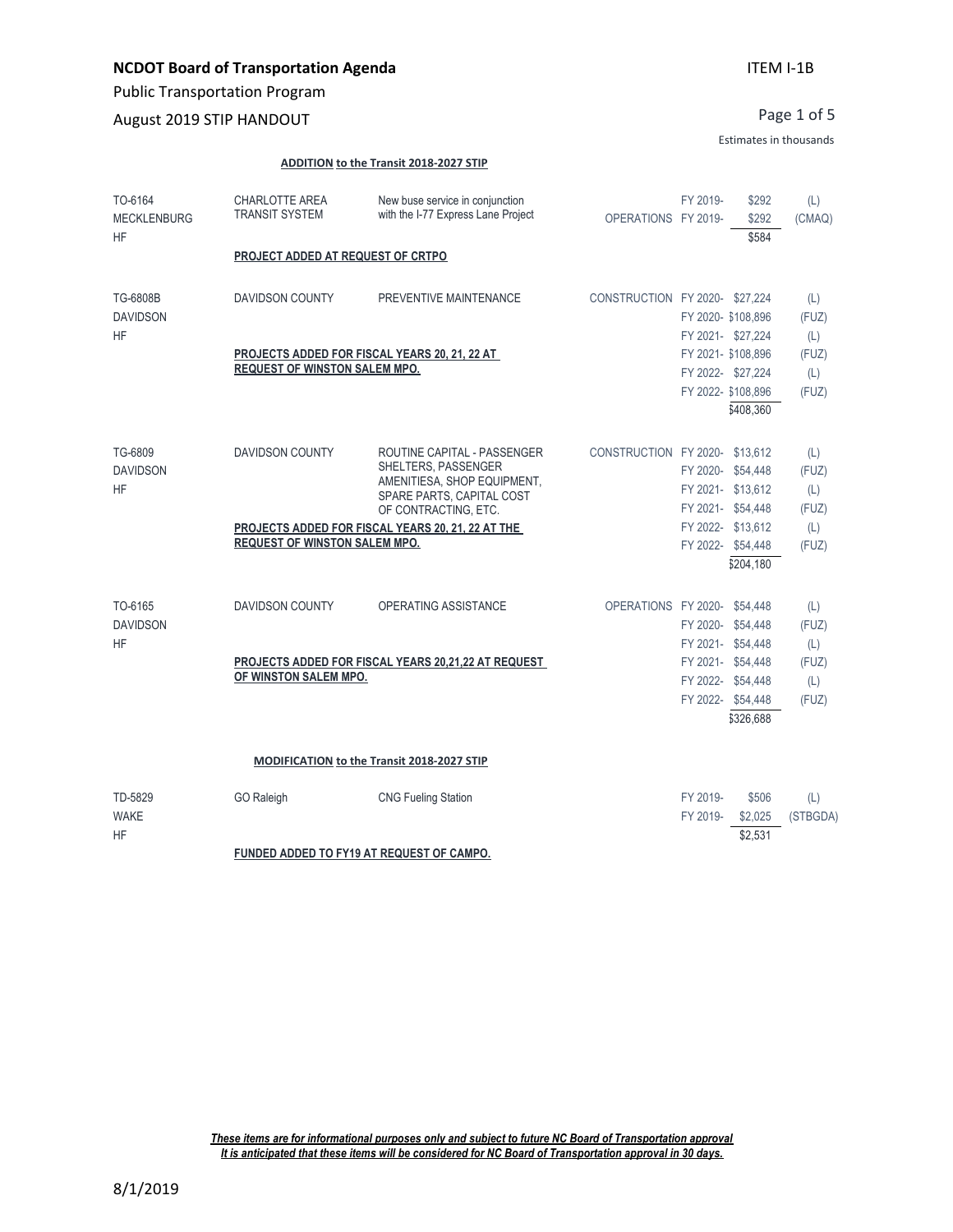Public Transportation Program

### August 2019 STIP HANDOUT

#### **MODIFICATION to the Transit 2018-2027 STIP**

| TG-6783<br><b>FORSYTH</b><br><b>HF</b> | PIEDMONT AUTHORITY<br>FOR REGIONAL TRANS. | ROUTINE CAPITAL, PASSENGER<br>SHELTERS, PASSENGER<br>AMENITIES, SHOP EQUIPMENT,<br><b>SPARE PARTS</b> |                     | CAPITAL FY 2018-<br>FY 2018-<br>FY 2019- | \$17<br>\$68<br>\$37 | (L)<br>(FUZ)<br>(L) |
|----------------------------------------|-------------------------------------------|-------------------------------------------------------------------------------------------------------|---------------------|------------------------------------------|----------------------|---------------------|
|                                        |                                           | FUNDING CHANGED FOR FISCAL YEARS 20, 21, 22 AT THE                                                    |                     | FY 2019-                                 | \$147                | (FUZ)               |
|                                        | <b>REQUEST OF WINSTON-SALEM MPO</b>       |                                                                                                       |                     | FY 2020-                                 | \$106                | (FUZ)               |
|                                        |                                           |                                                                                                       |                     | FY 2020-                                 | \$26                 | (L)                 |
|                                        |                                           |                                                                                                       |                     | FY 2021-                                 | \$106                | (FUZ)               |
|                                        |                                           |                                                                                                       |                     | FY 2021-                                 | \$26                 | (L)                 |
|                                        |                                           |                                                                                                       |                     | FY 2022-                                 | \$106                | (FUZ)               |
|                                        |                                           |                                                                                                       |                     | FY 2022-                                 | \$26                 | (L)                 |
|                                        |                                           |                                                                                                       |                     | FY 2023-                                 | \$37                 | (L)                 |
|                                        |                                           |                                                                                                       |                     | FY 2023-                                 | \$147                | (FUZ)               |
|                                        |                                           |                                                                                                       |                     | FY 2024-                                 | \$37                 | (L)                 |
|                                        |                                           |                                                                                                       |                     | FY 2024-                                 | \$147                | (FUZ)               |
|                                        |                                           |                                                                                                       |                     | FY 2025-                                 | \$147                | (FUZ)               |
|                                        |                                           |                                                                                                       |                     | FY 2025-                                 | \$37                 | (L)                 |
|                                        |                                           |                                                                                                       |                     | FY 2026-                                 | \$147                | (FUZ)               |
|                                        |                                           |                                                                                                       |                     | FY 2026-                                 | \$37                 | (L)                 |
|                                        |                                           |                                                                                                       |                     | FY 2027-                                 | \$37                 | (L)                 |
|                                        |                                           |                                                                                                       |                     | FY 2027-                                 | \$147                | (FUZ)               |
|                                        |                                           |                                                                                                       |                     |                                          | \$1,585              |                     |
|                                        |                                           |                                                                                                       |                     |                                          |                      |                     |
| TO-6150                                | PIEDMONT AUTHORITY                        | OPERATING ASSISTANCE                                                                                  | OPERATIONS FY 2018- |                                          | \$347                | (L)                 |
| <b>FORSYTH</b>                         | FOR REGIONAL TRANS.                       |                                                                                                       |                     | FY 2018-                                 | \$347                | (FUZ)               |
| <b>HF</b>                              |                                           |                                                                                                       |                     | FY 2019-                                 | \$440                | (FUZ)               |
|                                        |                                           | FUNDS ADDED TO FISCAL YEARS 20,21,22 AT THE REQUEST                                                   |                     | FY 2019-                                 | \$347                | (L)                 |
|                                        | OF WINSTON-SALEM MPO                      |                                                                                                       |                     | FY 2020-                                 | \$534                | (FUZ)               |
|                                        |                                           |                                                                                                       |                     | FY 2020-                                 | \$534                | (L)                 |
|                                        |                                           |                                                                                                       |                     | FY 2021-                                 | \$534                | (FUZ)               |
|                                        |                                           |                                                                                                       |                     | FY 2021-                                 | \$534                | (L)                 |
|                                        |                                           |                                                                                                       |                     | FY 2022-                                 | \$534                | (L)                 |
|                                        |                                           |                                                                                                       |                     | FY 2022-                                 | \$534                | (FUZ)               |
|                                        |                                           |                                                                                                       |                     | FY 2023-                                 | \$347                | (L)                 |
|                                        |                                           |                                                                                                       |                     | FY 2023-                                 | \$440                | (FUZ)               |
|                                        |                                           |                                                                                                       |                     | FY 2024-                                 | \$440                | (FUZ)               |
|                                        |                                           |                                                                                                       |                     | FY 2024-                                 | \$347                | (L)                 |
|                                        |                                           |                                                                                                       |                     | FY 2025-                                 | \$440                | (FUZ)               |
|                                        |                                           |                                                                                                       |                     | FY 2025-                                 | \$347                | (L)                 |
|                                        |                                           |                                                                                                       |                     | FY 2026-                                 | \$347                | (L)                 |
|                                        |                                           |                                                                                                       |                     | FY 2026-                                 | \$440                | (FUZ)               |
|                                        |                                           |                                                                                                       |                     |                                          |                      |                     |
|                                        |                                           |                                                                                                       |                     | FY 2027-                                 | \$440                | (FUZ)               |

\$8,620

*These items are for informational purposes only and subject to future NC Board of Transportation approval It is anticipated that these items will be considered for NC Board of Transportation approval in 30 days.*

### ITEM I-1B

Page 2 of 5

Estimates in thousands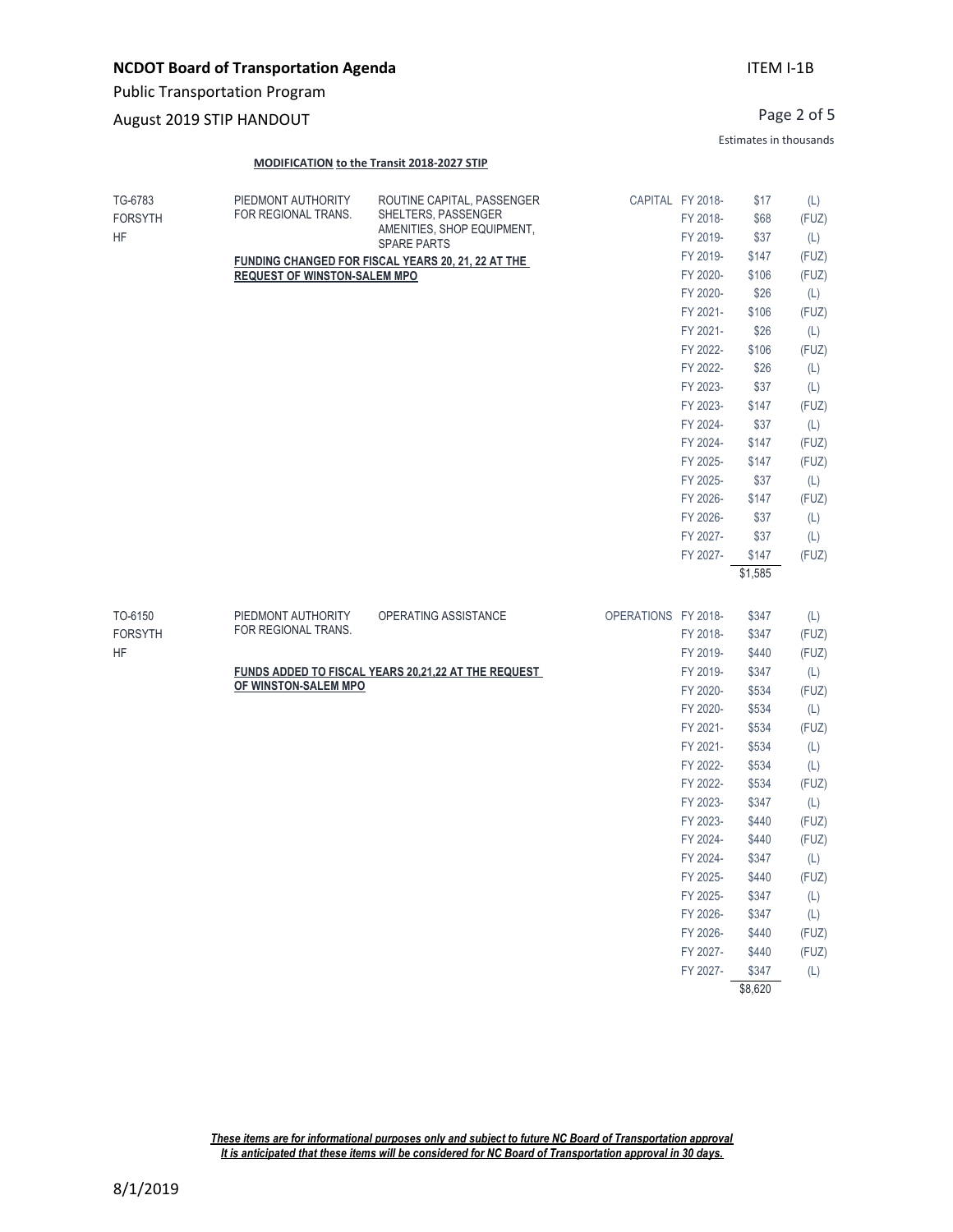Public Transportation Program

### August 2019 STIP HANDOUT

### ITEM I-1B

Page 3 of 5

Estimates in thousands

#### **MODIFICATION to the Transit 2018-2027 STIP**

| TS-7001<br><b>STATEWIDE</b><br>5329 STATE SAFETY AND<br>ADMINISTRATIVE FY 2019-<br>\$430<br>(FED)<br><b>OVERSIGHT</b><br><b>STATEWIDE</b><br>\$155<br>FY 2020-<br>(S)<br><b>HF</b><br>FY 2020-<br>\$689<br>(FED)<br>FUNDING ADDED TO FY20, 21, and 22 and Local funding<br>\$155<br>(S)<br>FY 2021-<br>removed from FY19 - FY25.<br>FY 2021-<br>\$689<br>(FED)<br>\$155<br>(S)<br>FY 2022-<br>FY 2022-<br>\$689<br>(FED)<br>FY 2023-<br>\$69<br>(S)<br>FY 2023-<br>\$345<br>(FED)<br>FY 2024-<br>\$69<br>(S)<br>FY 2024-<br>\$345<br>(FED)<br>FY 2025-<br>\$69<br>(S)<br>FY 2025-<br>\$345<br>(FED)<br>FY 2026-<br>\$346<br>(FED)<br>FY 2026-<br>\$70<br>(S)<br>FY 2027-<br>\$70<br>(L)<br>(S)<br>FY 2027-<br>\$70<br>FY 2027-<br>\$346<br>(FED)<br>\$5,106<br>TG-4805<br><b>WINSTON SALEM TRANSIT</b><br>ROUTINE CAPITAL - BUS STOP<br>CAPITAL FY 2018-<br>\$1,019<br>(L)<br>SHELTERS, BENCHES, SHOP<br><b>FORSYTH</b><br>FY 2018-<br>(FUZ)<br>\$4,078<br>EQUIPMENT, SPARE PARTS,<br><b>DIV</b><br>FY 2019-<br>\$141<br>(L)<br>ENGINES, FAREBOX, SERVICE<br>(FUZ)<br>FY 2019-<br>\$561<br><b>VEHICLES, ETC</b><br>FY 2020-<br>\$167<br>(L)<br>FUNDS ADDED IN FISCAL YEARS 20,21,22 AT REQUEST OF<br><b>WINSTON-SALEM MPO</b><br>FY 2020-<br>\$669<br>(FUZ)<br>FY 2021-<br>\$167<br>(L)<br>FY 2021-<br>\$669<br>(FUZ)<br>FY 2022-<br>\$167<br>(L)<br>FY 2022-<br>(FUZ)<br>\$669<br>\$8,307 |  |  |  |  |
|--------------------------------------------------------------------------------------------------------------------------------------------------------------------------------------------------------------------------------------------------------------------------------------------------------------------------------------------------------------------------------------------------------------------------------------------------------------------------------------------------------------------------------------------------------------------------------------------------------------------------------------------------------------------------------------------------------------------------------------------------------------------------------------------------------------------------------------------------------------------------------------------------------------------------------------------------------------------------------------------------------------------------------------------------------------------------------------------------------------------------------------------------------------------------------------------------------------------------------------------------------------------------------------------------------------------------------------------------------------------------------------------|--|--|--|--|
|                                                                                                                                                                                                                                                                                                                                                                                                                                                                                                                                                                                                                                                                                                                                                                                                                                                                                                                                                                                                                                                                                                                                                                                                                                                                                                                                                                                            |  |  |  |  |
|                                                                                                                                                                                                                                                                                                                                                                                                                                                                                                                                                                                                                                                                                                                                                                                                                                                                                                                                                                                                                                                                                                                                                                                                                                                                                                                                                                                            |  |  |  |  |
|                                                                                                                                                                                                                                                                                                                                                                                                                                                                                                                                                                                                                                                                                                                                                                                                                                                                                                                                                                                                                                                                                                                                                                                                                                                                                                                                                                                            |  |  |  |  |
|                                                                                                                                                                                                                                                                                                                                                                                                                                                                                                                                                                                                                                                                                                                                                                                                                                                                                                                                                                                                                                                                                                                                                                                                                                                                                                                                                                                            |  |  |  |  |
|                                                                                                                                                                                                                                                                                                                                                                                                                                                                                                                                                                                                                                                                                                                                                                                                                                                                                                                                                                                                                                                                                                                                                                                                                                                                                                                                                                                            |  |  |  |  |
|                                                                                                                                                                                                                                                                                                                                                                                                                                                                                                                                                                                                                                                                                                                                                                                                                                                                                                                                                                                                                                                                                                                                                                                                                                                                                                                                                                                            |  |  |  |  |
|                                                                                                                                                                                                                                                                                                                                                                                                                                                                                                                                                                                                                                                                                                                                                                                                                                                                                                                                                                                                                                                                                                                                                                                                                                                                                                                                                                                            |  |  |  |  |
|                                                                                                                                                                                                                                                                                                                                                                                                                                                                                                                                                                                                                                                                                                                                                                                                                                                                                                                                                                                                                                                                                                                                                                                                                                                                                                                                                                                            |  |  |  |  |
|                                                                                                                                                                                                                                                                                                                                                                                                                                                                                                                                                                                                                                                                                                                                                                                                                                                                                                                                                                                                                                                                                                                                                                                                                                                                                                                                                                                            |  |  |  |  |
|                                                                                                                                                                                                                                                                                                                                                                                                                                                                                                                                                                                                                                                                                                                                                                                                                                                                                                                                                                                                                                                                                                                                                                                                                                                                                                                                                                                            |  |  |  |  |
|                                                                                                                                                                                                                                                                                                                                                                                                                                                                                                                                                                                                                                                                                                                                                                                                                                                                                                                                                                                                                                                                                                                                                                                                                                                                                                                                                                                            |  |  |  |  |
|                                                                                                                                                                                                                                                                                                                                                                                                                                                                                                                                                                                                                                                                                                                                                                                                                                                                                                                                                                                                                                                                                                                                                                                                                                                                                                                                                                                            |  |  |  |  |
|                                                                                                                                                                                                                                                                                                                                                                                                                                                                                                                                                                                                                                                                                                                                                                                                                                                                                                                                                                                                                                                                                                                                                                                                                                                                                                                                                                                            |  |  |  |  |
|                                                                                                                                                                                                                                                                                                                                                                                                                                                                                                                                                                                                                                                                                                                                                                                                                                                                                                                                                                                                                                                                                                                                                                                                                                                                                                                                                                                            |  |  |  |  |
|                                                                                                                                                                                                                                                                                                                                                                                                                                                                                                                                                                                                                                                                                                                                                                                                                                                                                                                                                                                                                                                                                                                                                                                                                                                                                                                                                                                            |  |  |  |  |
|                                                                                                                                                                                                                                                                                                                                                                                                                                                                                                                                                                                                                                                                                                                                                                                                                                                                                                                                                                                                                                                                                                                                                                                                                                                                                                                                                                                            |  |  |  |  |
|                                                                                                                                                                                                                                                                                                                                                                                                                                                                                                                                                                                                                                                                                                                                                                                                                                                                                                                                                                                                                                                                                                                                                                                                                                                                                                                                                                                            |  |  |  |  |
|                                                                                                                                                                                                                                                                                                                                                                                                                                                                                                                                                                                                                                                                                                                                                                                                                                                                                                                                                                                                                                                                                                                                                                                                                                                                                                                                                                                            |  |  |  |  |
|                                                                                                                                                                                                                                                                                                                                                                                                                                                                                                                                                                                                                                                                                                                                                                                                                                                                                                                                                                                                                                                                                                                                                                                                                                                                                                                                                                                            |  |  |  |  |
|                                                                                                                                                                                                                                                                                                                                                                                                                                                                                                                                                                                                                                                                                                                                                                                                                                                                                                                                                                                                                                                                                                                                                                                                                                                                                                                                                                                            |  |  |  |  |
|                                                                                                                                                                                                                                                                                                                                                                                                                                                                                                                                                                                                                                                                                                                                                                                                                                                                                                                                                                                                                                                                                                                                                                                                                                                                                                                                                                                            |  |  |  |  |
|                                                                                                                                                                                                                                                                                                                                                                                                                                                                                                                                                                                                                                                                                                                                                                                                                                                                                                                                                                                                                                                                                                                                                                                                                                                                                                                                                                                            |  |  |  |  |
|                                                                                                                                                                                                                                                                                                                                                                                                                                                                                                                                                                                                                                                                                                                                                                                                                                                                                                                                                                                                                                                                                                                                                                                                                                                                                                                                                                                            |  |  |  |  |
|                                                                                                                                                                                                                                                                                                                                                                                                                                                                                                                                                                                                                                                                                                                                                                                                                                                                                                                                                                                                                                                                                                                                                                                                                                                                                                                                                                                            |  |  |  |  |
|                                                                                                                                                                                                                                                                                                                                                                                                                                                                                                                                                                                                                                                                                                                                                                                                                                                                                                                                                                                                                                                                                                                                                                                                                                                                                                                                                                                            |  |  |  |  |
|                                                                                                                                                                                                                                                                                                                                                                                                                                                                                                                                                                                                                                                                                                                                                                                                                                                                                                                                                                                                                                                                                                                                                                                                                                                                                                                                                                                            |  |  |  |  |
|                                                                                                                                                                                                                                                                                                                                                                                                                                                                                                                                                                                                                                                                                                                                                                                                                                                                                                                                                                                                                                                                                                                                                                                                                                                                                                                                                                                            |  |  |  |  |
|                                                                                                                                                                                                                                                                                                                                                                                                                                                                                                                                                                                                                                                                                                                                                                                                                                                                                                                                                                                                                                                                                                                                                                                                                                                                                                                                                                                            |  |  |  |  |
|                                                                                                                                                                                                                                                                                                                                                                                                                                                                                                                                                                                                                                                                                                                                                                                                                                                                                                                                                                                                                                                                                                                                                                                                                                                                                                                                                                                            |  |  |  |  |
|                                                                                                                                                                                                                                                                                                                                                                                                                                                                                                                                                                                                                                                                                                                                                                                                                                                                                                                                                                                                                                                                                                                                                                                                                                                                                                                                                                                            |  |  |  |  |

*These items are for informational purposes only and subject to future NC Board of Transportation approval It is anticipated that these items will be considered for NC Board of Transportation approval in 30 days.*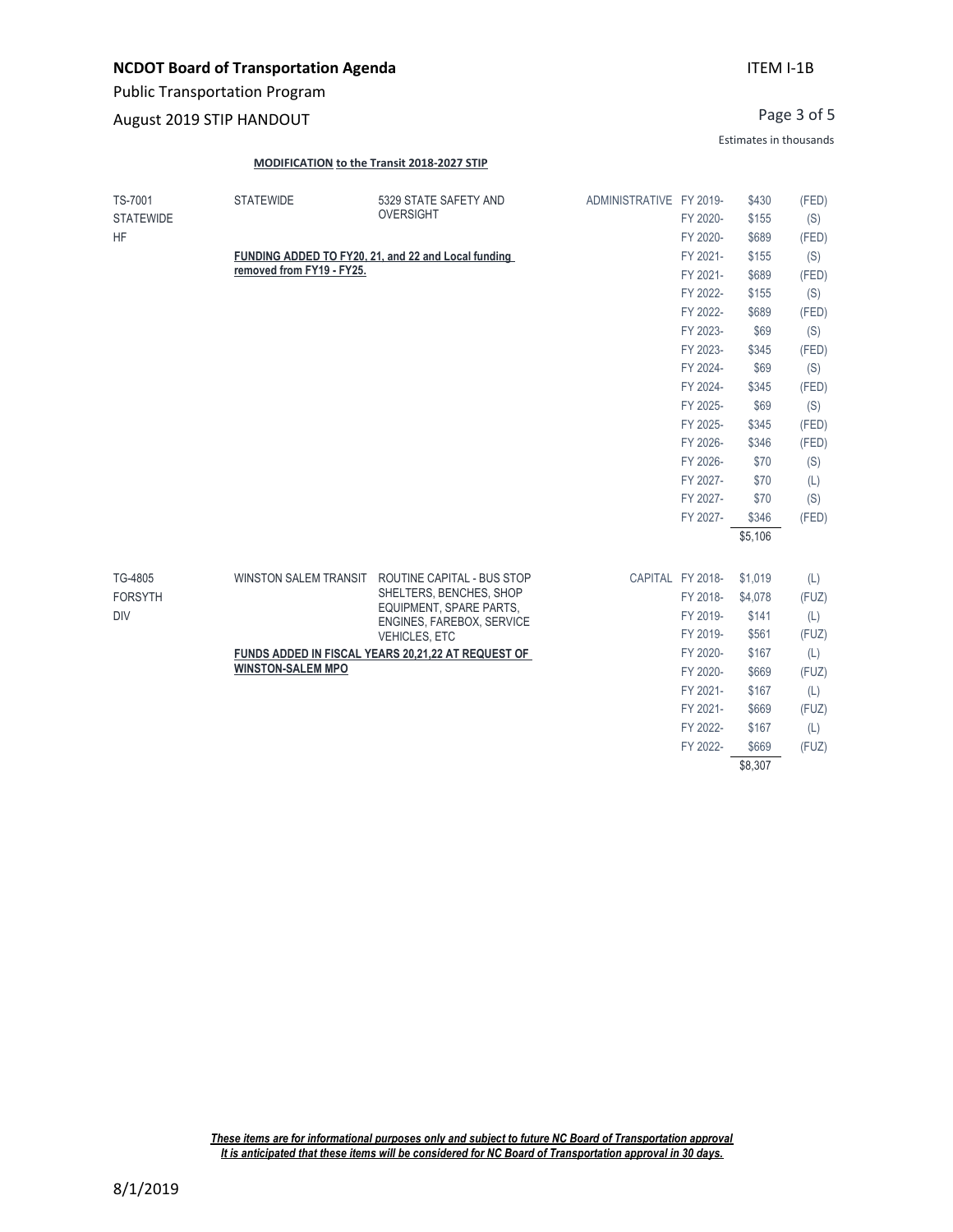August 2019 STIP HANDOUT

Page 4 of 5

Estimates in thousands

### **MODIFICATION to the Transit 2018-2027 STIP**

| TG-5241<br><b>FORSYTH</b> | WINSTON SALEM TRANSIT PREVENTIVE MAINTENANCE       | CAPITAL FY 2018-<br>FY 2018- | \$1,212<br>\$4,847 | (L)<br>(FUZ) |
|---------------------------|----------------------------------------------------|------------------------------|--------------------|--------------|
| <b>HF</b>                 |                                                    | FY 2019-                     | \$2,337            | (FUZ)        |
|                           | FUNDS ADDED TO FISCAL YEARS 20,21,22 AT REQUEST OF | FY 2019-                     | \$585              | (L)          |
|                           | <b>WINSTON-SALEM MPO.</b>                          | FY 2020-                     | \$2,400            | (FUZ)        |
|                           |                                                    | FY 2020-                     | \$600              | (L)          |
|                           |                                                    | FY 2021-                     | \$2,400            | (FUZ)        |
|                           |                                                    | FY 2021-                     | \$600              | (L)          |
|                           |                                                    | FY 2022-                     | \$2,400            | (FUZ)        |
|                           |                                                    | FY 2022-                     | \$600              | (L)          |
|                           |                                                    | FY 2023-                     | \$585              | (L)          |
|                           |                                                    | FY 2023-                     | \$2,337            | (FUZ)        |
|                           |                                                    | FY 2024-                     | \$585              | (L)          |
|                           |                                                    | FY 2024-                     | \$2,337            | (FUZ)        |
|                           |                                                    | FY 2025-                     | \$585              | (L)          |
|                           |                                                    | FY 2025-                     | \$2,337            | (FUZ)        |
|                           |                                                    | FY 2026-                     | \$2,337            | (FUZ)        |
|                           |                                                    | FY 2026-                     | \$585              | (L)          |
|                           |                                                    | FY 2027-                     | \$2,337            | (FUZ)        |
|                           |                                                    | FY 2027-                     | \$585              | (L)          |
|                           |                                                    |                              | \$32,591           |              |
| TO-5126                   | WINSTON SALEM TRANSIT OPERATING ASSISTANCE         | OPERATIONS FY 2018-          | \$906              | (L)          |
| <b>FORSYTH</b>            |                                                    | FY 2018-                     | \$906              | (FUZ)        |
| <b>HF</b>                 |                                                    | FY 2019-                     | \$906              | (L)          |
|                           | FUNDING ADDED TO FY 20,21,22 AT THE REQUEST OF     | FY 2019-                     | \$906              | (FUZ)        |
|                           | <b>WINSTON-SALEM MPO.</b>                          | FY 2020-                     | \$967              | (L)          |
|                           |                                                    | FY 2020-                     | \$967              | (FUZ)        |
|                           |                                                    | FY 2021-                     | \$967              | (L)          |
|                           |                                                    | FY 2021-                     | \$967              | (FUZ)        |
|                           |                                                    | FY 2022-                     | \$967              | (L)          |
|                           |                                                    | FY 2022-                     | \$967              | (FUZ)        |
|                           |                                                    |                              | \$9.426            |              |

*These items are for informational purposes only and subject to future NC Board of Transportation approval It is anticipated that these items will be considered for NC Board of Transportation approval in 30 days.*